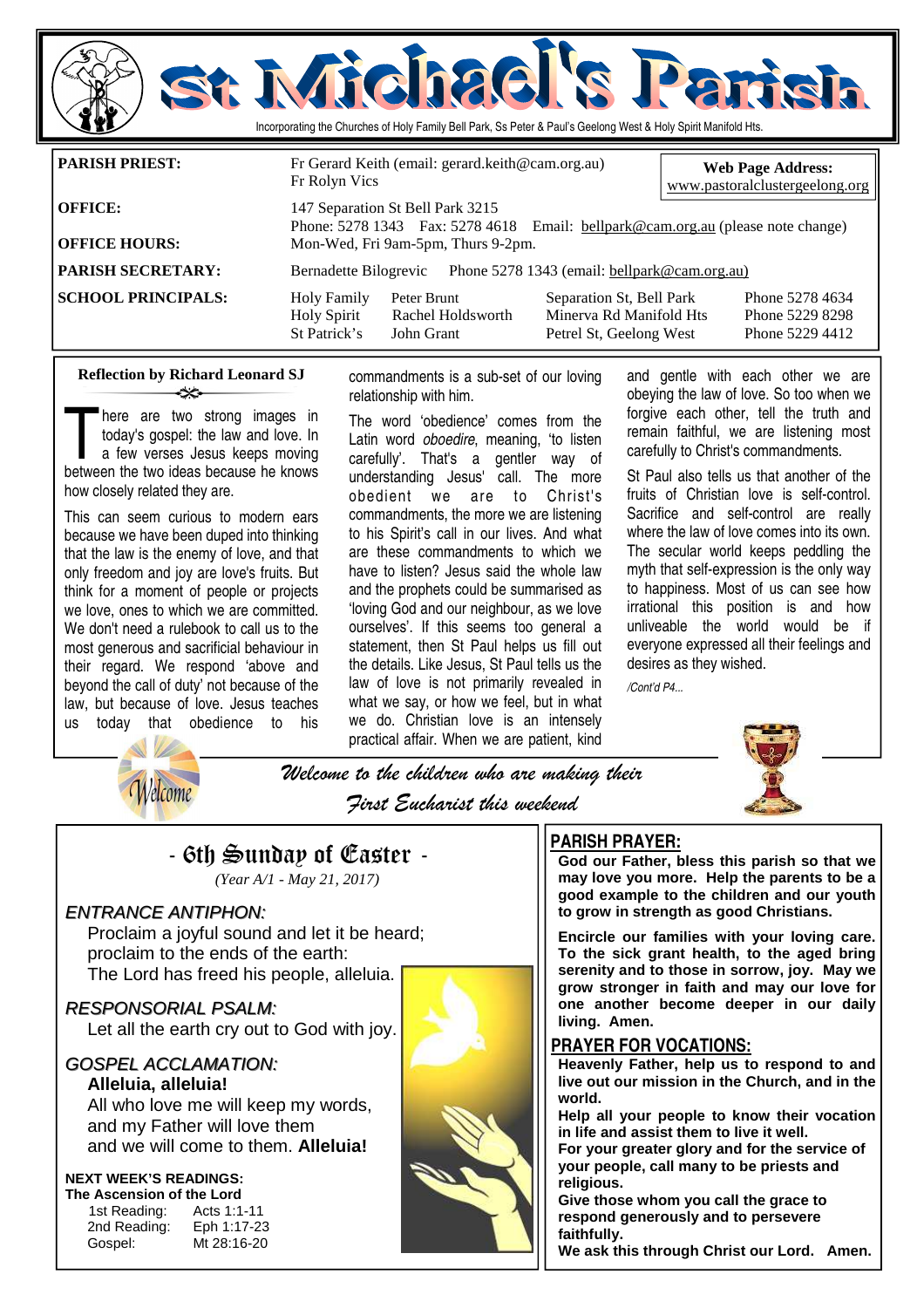# The St Michael's Parish at Prayer

## <u>WEEKEND MASSES:</u>

Holy Family, Bell Park: Holy Spirit, Manifold Hts: Ss Peter & Paul's, Geelong West: English… 8am and 9.30am Sunday 6.00pm Saturday 5.00pm Saturday Croatian… 11am Sunday 11am 1st, 3rd & 5th Sundays 11am 2nd & 4th Sundays Slovenian.. 12.15pm every 2nd Sunday of the month WEEKDAY MASSES:

**Holy Family:** 9.15am Tues, 9.15am Thurs **Holy Spirit:** 9.00am Wed, 11am Fri and 9am 1st Sat. **Reconciliation after Saturday Mass Grace McKellar Centre:** 10.15am - 1st Tuesday **Maryville Nursing Home:** 11am 1st & 3rd Friday **Multicultural Centre:** 1.30pm - 1st Friday; **Vincentian Village:** 3.00pm 1st & 3rd Monday, (2nd & 4th Communion Service) **St John of God Hospital:** 11.30am every Thursday in SJOG Chapel

BAPTISMS: 1st & 3rd Sundays 12noon at Holy Spirit, 2nd & 4th Sundays 12noon at Ss P&P, 3rd Sunday 2pm at Holy Family

### COMMUNAL PRAYER:

| Holy Family Women's Prayer Group   |
|------------------------------------|
| <b>Meditation Group</b>            |
| Prayer of the Church               |
| Holy Family Women's Prayer Group   |
| Italian Prayer Group               |
| Adoration of the Blessed Sacrament |
| Divine Mercy                       |
| Rosary                             |
|                                    |

**After 11am Mass Holy Spirit Church** After 9am Mass **Holy Spirit Church** 

10.00am **Holy Family Community Centre Tues 3.30pm Holy Family Community Centre Before 9am Mass Holy Spirit Church Before 9am Mass Holy Spirit Church** 10.00am **Holy Family Community Centre** 10.00am St Patrick's Chapel **Franch 3.00pm** Holy Spirit Church

### **OUR LADY'S STATUE:**

**May 15-29:** Mileto family, 82 Sladen St; **May 29-June 11:** Spitale family, 4 Marathon Ave. If anyone would like to have Our Lady's Statue or if you could spare an hour a month to help, ph Tina Montalto on 5278 9314.

# AS A COMMUNITY WE PRAY FOR:

| <b>RECENT DEATHS:</b>     | Sr Frances Flannery, Peter Watach, Vlado Damjanovic and Angelica Maino                                                                                                        |
|---------------------------|-------------------------------------------------------------------------------------------------------------------------------------------------------------------------------|
| <b>ANNIVERSARIES:</b>     | Carmela Caccamo, William & Gertrude Paul, Dimmy DaCosta, Vincenzo Benevento,<br>Peter Bordonaro, Marianna Macarol, Yolanda Marruso and 1 year anniversary of<br>Antonio Croce |
| <b>BAPTISMS:</b>          | Patrick Bascomb, Evie McConvill, Lilah Portella and Hugh Pitman                                                                                                               |
| <b>PRAY FOR THE SICK:</b> | Anita Capicchiano, June Smith, Cheryl Lambert, Ana Siketa, Johann Angerbaure,<br><b>Hilary Thornton</b>                                                                       |

# Roster for Next Sunday, May 28, 2017

(4th Sunday of the Month**)** 

### **HOLY FAMILY 8.00AM 9.30AM**

### **HOLY SPIRIT: 6.00PM**

Commentators M Carson Lectors Sr J McGonigal Welcomers M Brown Projectionist T McShanag

Commentators **FO'Neill FO'Neill** M Lukesic Lectors **L** Kelly **M** Baird, P Gizycki Welcomers **L&E Kelly** A Sare, A/I Dugandzic Projectionist **R** Allum **C Resciniti** 

Special Ministers L Sells, E Kelly, B McFarlane D Lunn, P McBride, C Simpson, V Resciniti

Special Ministers C McShanag, R Stanley, D Yeatman

### **Ss PETER & PAUL'S: 5.00PM 11.00AM**

Commentators **A** Henderson **M** Burn Lectors **G Tolan G Tolan** J Fraatz, L Eastman Special Ministers A Henderson, G Tolan **B D Dougherty**<br>
Velcomers Cowell U Cowell Cowell Welcomers **J Cowell J** Cowell **D** Dougherty Projectionist B Middleton B Middleton R Zarb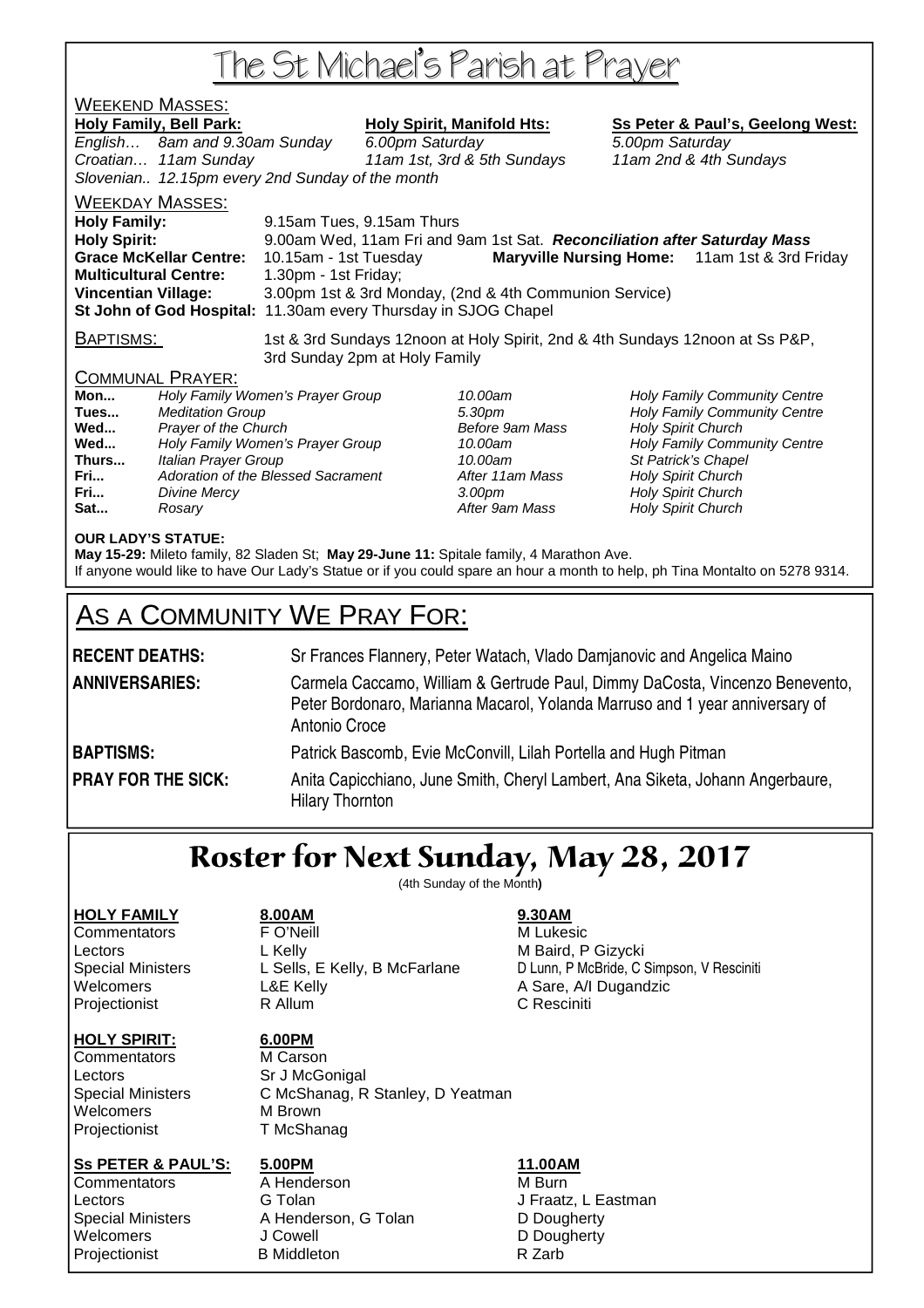## Recurring Activities in St Michael's:

**St Michael's Luncheon...** First Sunday of each month at the Holy Spirit Hall from 12noon. BYO food and drink to share.<br> **Holy Family Luncheon..** Third Sunday of each month at the Community Centre from 12noon. **BYO cassero** Third Sunday of each month at the Community Centre from 12noon. **BYO casserole & drink to share. Holy Family Women's Group…** First Monday evening of each month at the Community Centre 6.30pm (Winter), 7.00pm (D'light savings) Holy Family meet 1st and 3rd Tuesdays at the Community Centre 7.30pm. Holy Spirit meets 1st and 3rd Tuesdays 7.00pm in Holy Spirit Hall **Legion of Mary…** Every Friday 9.30am in the Holy Family Community Centre **Baptism Preps 4th Mondays 7.30pm in the Community Centre Holy Family Choir Practice…** Every Wednesday night at Holy Family Church 7pm **Manifold CWL... Holy Spirit Hall, 1st Wednesdays in the month Italian Mass…** First Thursday of the month in St Patrick's Chapel 2nd Tues of each month, 6.15pm at Capri Receptions. Dinner/Guest Speaker - ph 0431 959 584

*If you wish to know more about these groups, as well as about our Sacramental Program for children in non-Catholic schools, our Baptism and Wedding procedures, our Partnership with the Columbans in the Philippines and so on, please visit our webpage: www.pastoralclustergeelong.org*

\_\_\_\_\_\_\_\_\_\_\_\_\_\_\_\_\_\_\_\_\_\_\_\_\_\_\_\_\_\_\_\_\_\_\_\_\_\_\_\_\_\_\_\_\_\_\_\_\_\_\_\_\_\_\_\_\_\_\_\_\_\_\_\_\_\_\_\_\_\_\_\_\_\_\_\_\_\_\_\_\_\_\_\_\_\_\_\_\_\_\_\_\_\_\_\_\_\_\_\_\_\_\_\_\_\_\_\_\_\_\_\_\_\_\_\_\_\_\_\_\_\_\_\_\_\_\_\_\_\_\_\_\_\_\_\_\_\_\_\_\_\_\_\_\_\_\_\_\_\_\_\_\_\_\_\_\_\_\_\_\_\_\_\_\_\_\_\_\_\_\_\_\_\_\_\_\_\_\_\_\_\_\_\_\_\_\_\_\_\_\_\_\_\_\_\_\_

# Liturgy in the Cluster:

**May 21... First Eucharist Mass for Holy Family children** - 9.30am at Holy Family Church **First Eucharist Mass for St Patrick's children** - 11am at Ss Peter & Paul's (NB extra Mass) **May 23... Class Mass at Holy Family** 9.15am for Prep children

### **HOLY FAMILY LEGION OF MARY:**

Please join us to celebrate the Feast Day of Our Lady Help of Christians - At **Holy Spirit** we will have **Mass at 9am on Wednesday 24th May**, the Feast Day of Our Lady Help of Christians.



**Sunday 18th June 2017** - An invitation is extended to all former students, parents, staff and parishioners of St Anthony's to the 10th Anniversary of the last Mass celebrated at St Anthony's. The normal 11am Mass at Holy Spirit will commemorate this Anniversary and then you are invited to a BYO lunch to share at the Holy Spirit Hall from 12noon. For further information contact Marianne Collins (Sheahan) 0429 014 971 or Jeanette Sheahan 5278 2063. More details in coming weeks.

### **OFFICE NEWS:**

- ♦ **PLEASE NOTE:** As part of the amalgamation process, the recommendation was that we change our email address from **cluster@cam.org.au** to **bellpark@cam.org.au** - which we have done.
- **Thanksgiving Envelope Pickup (this weekend)** Envelope numbers relate to the parish church you usually attend.
	- 1-999 (Holy Family)
	- 1000-1999 (Holy Spirit)

2000 - 2999 (Ss Peter & Paul's)

 Please check your envelope number. If it does **NOT** correspond to the church you usually attend (as above), please contact Bernadette at the Parish Office **THIS WEEK**. Any other Thanksgiving questions or issues, please contact Bernadette at the Office on 5278 1343 or email bellpark@cam.org.au

There is a set of envelopes for all **weekly and monthly** contributors in the foyer today. With changes to Masses, some people may now go to a different church in the parish. If you can't see your set of envelopes in the back of this Church today, please contact the office to see where they were sent. Please let us know which Church you prefer for next time. They are in order, alphabetically by STREET. Please take a pink sheet if you would like to start giving. If pledge information on your receipt needs to be updated, please contact Bernadette on 5278 1343 or email bellpark@cam.org.au. Thankyou all for your continuing regular support.

**AUSTRALIAN CATHOLICS:** Parish Edition Winter 2017 - This edition focuses on Extraordinary Women Inspiring our Faith and Love. Articles include Mary Blowery, a trailblazer on the road to sainthood; heroic women in the Bible; empowering women as mothers and leaders; the place of Mary in the Church. Available for free at the back of each Church.

### **GIVE HOPE BY GIVING GENEROUSLY TO CHAPLAINCY SUNDAY APPEAL 2017, SUNDAY MAY 21:**

This weekend is Chaplaincy Sunday in the Archdiocese of Melbourne. The Melbourne Catholic Archbishop's Charitable Fund will be conducting a special collection in all parishes for the purpose of supporting the vital work of our Catholic Chaplains. Our dedicated Chaplains in the Youth Justice Centre at Parkville can work under extremely sad circumstances; conducting funerals, memorial services, hospital visits and offering support at court appearances.

The role of the Catholic Chaplain is to walk with people as they seek out new possibilities in their lives and support them as they invite God and others to join them in this journey. They spend much of their time listening to the anxieties, fears, hopes and joys of those they meet. As one Chaplain describes it *"What a privilege is the role of the Catholic Chaplain".* To find out more please view the Chaplaincy Sunday webpage at cam.org.au/chaplaincy.

If you would like further information please contact the Development Office on 9926 5731.